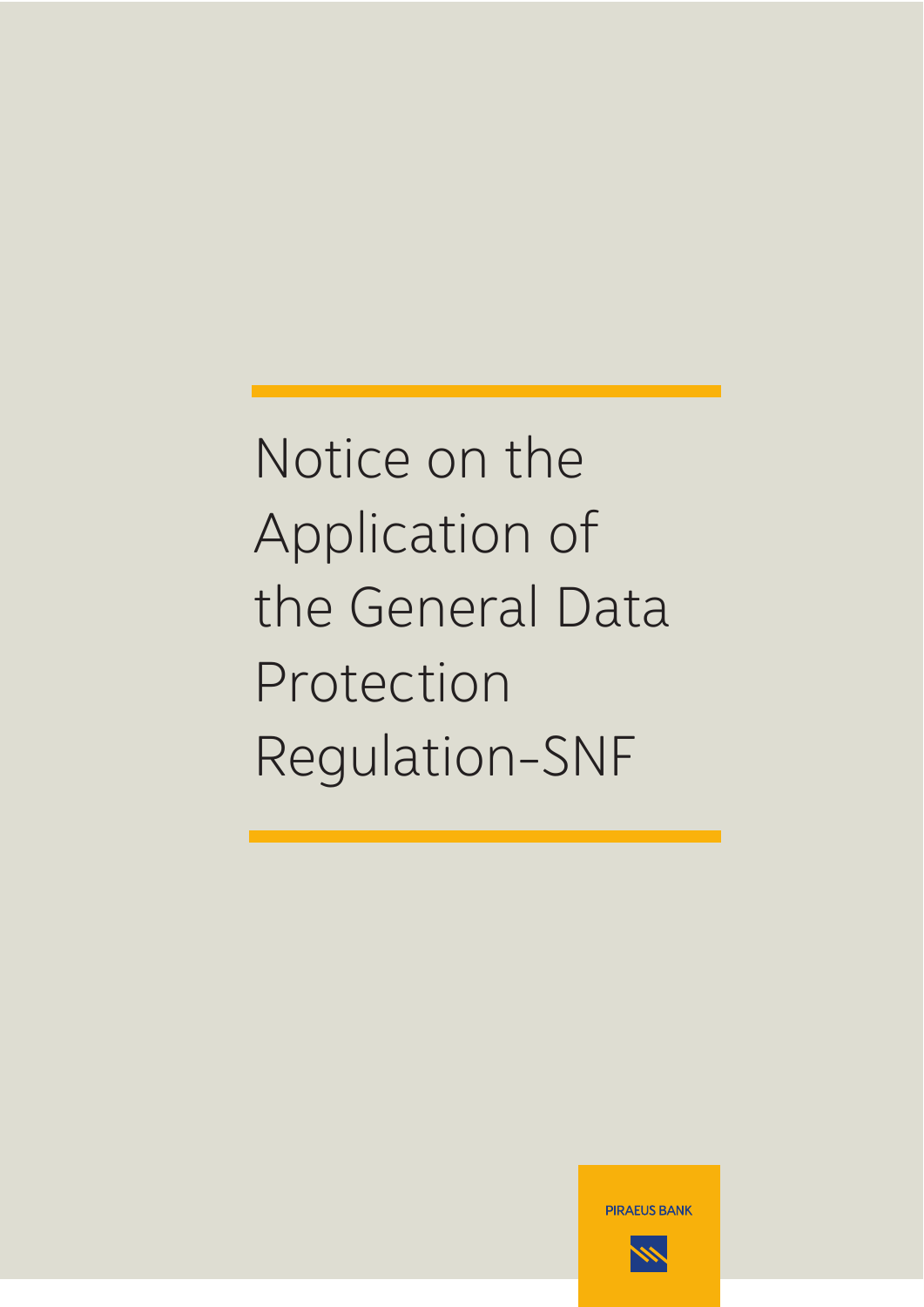

The special purpose vehicle under the company name «PIRAEUS SNF DESIG-NATED ACTIVITY COMPANY», which has its registered head office in Dublin, Ireland, Palmerston House, 2nd floor, Dublin 2 (Fenian Str.), General Commercial Registry (GEMI) No.: 655516, hereinafter referred to as the «Company», in its capacity as the Controller of Personal Data, in the context of the General Data Protection Regulation (EU) 2016/679 which entered into force on 25/05/2018, hereinafter referred to as the "GDPR" as currently applicable, and in the context of Law no. 4624/2019 regarding Personal Data, under the heading "Personal Dara Protection Authority, implementation measures of the Regulation (EU) 2016/679 of the European Parliament and of the Council of 27 April 2016 on the protection of natural persons with regard to the processing of their personal data, and the incorporation into the national legislation of the Directive (EU) 2016/680", hereinafter referred to as the «Law» and the current legislative and regulatory framework, hereby provides you with the following information regarding the processing of your personal data and your rights as a data subject.

The present notice is addressed to individuals who by virtue of a loan or credit agreement with Piraeus Bank (hereinafter referred to as "the Bank") are liable to the Bank in their capacity as debtor or/and co-debtor, or/and guarantor or/and collateral provider in relation to loan/ credit receivables arising from non-performing loans, which have been assigned to the Company pursuant to a credit and loans receivables assignment agreement, hereinafter referred to as the «Portfolio», pursuant to Law no. 3156/2003. Through this assignment, the Company became the holder of all receivablesand rights deriving from the loan agreements included in the Portfolio, as well as the Controller of the Personal Data arising therefrom. The management of the loan agreements is undertaken, on behalf of the Company, by the receivables servicing company under the name " Alternative Financial Solutions Single-Member Loans and Credit Receivables Servicing SA" (hereinafter "AFS"), licensed and supervised by the Bank of Greece in accordance with the provisions of the Law no. 4254/2015 (Decision Νo. 326/2/17-9-2019 of the Credit and Insurance Committee, published in Government Gazette No. 3533 / 20-9-2019).

The processing of personal data consists of the collection, registration, organization, structure, storage, alteration, retrieval, information search, use, transfer, restriction or deletion of personal data that has been or will be brought to the attention of the Company, either within the assignment of the portfolio by the Bank or under the receivables servicing agreement by AFS, or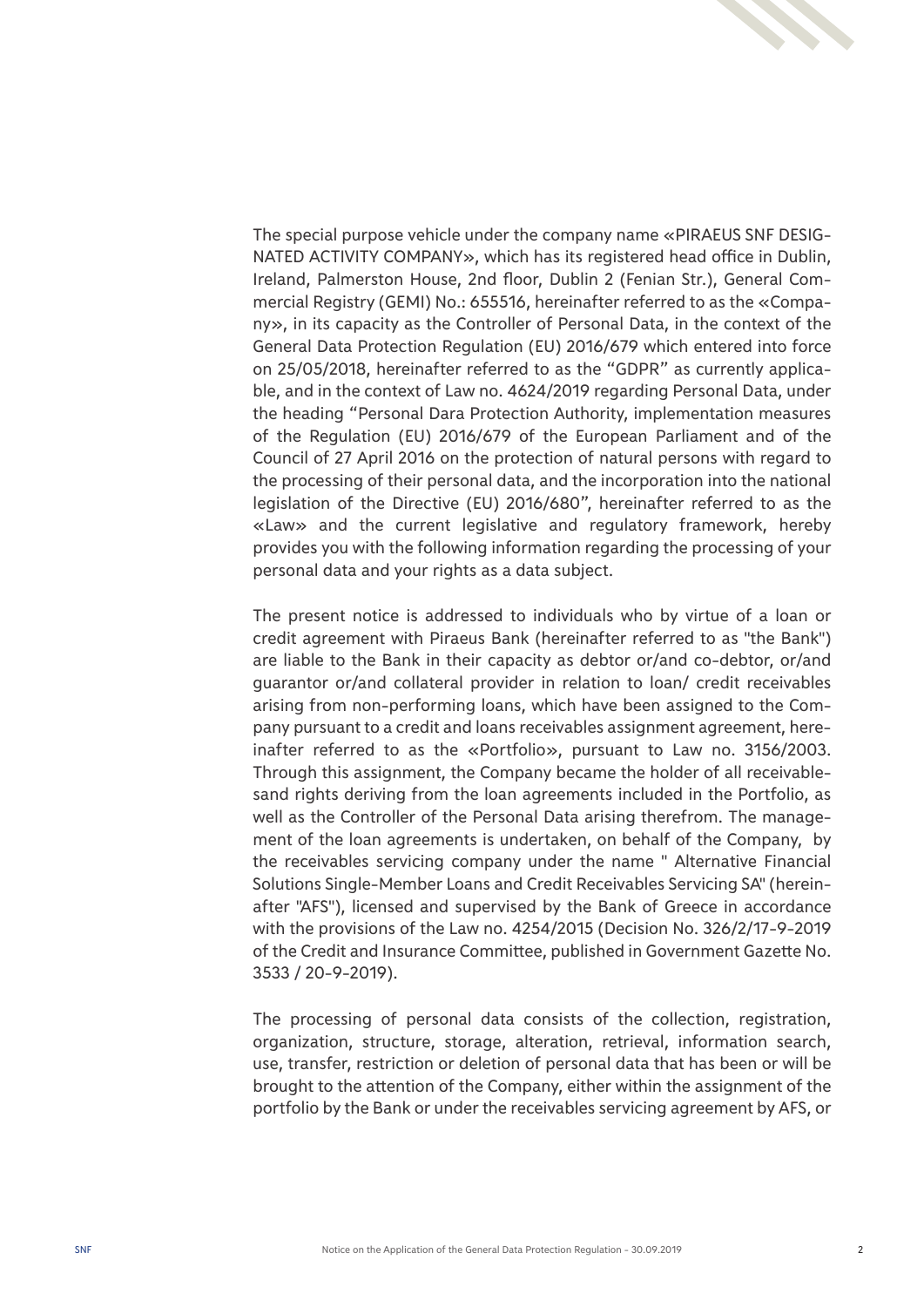

in the context of information received by the Company from any third party, a natural or legal person or public sector body, in the exercise of a legal right of their own or the Company itself.

In compliance with the applicable legal framework, the Company has taken all necessary actions, by implementing all appropriate technical and organizational measures for the lawful maintenance, processing and safe storage of personal data files, and is committed to safeguard and protect in every possible way the processing of your personal data against any loss or leakage, alteration, transfer or any other unlawful processing.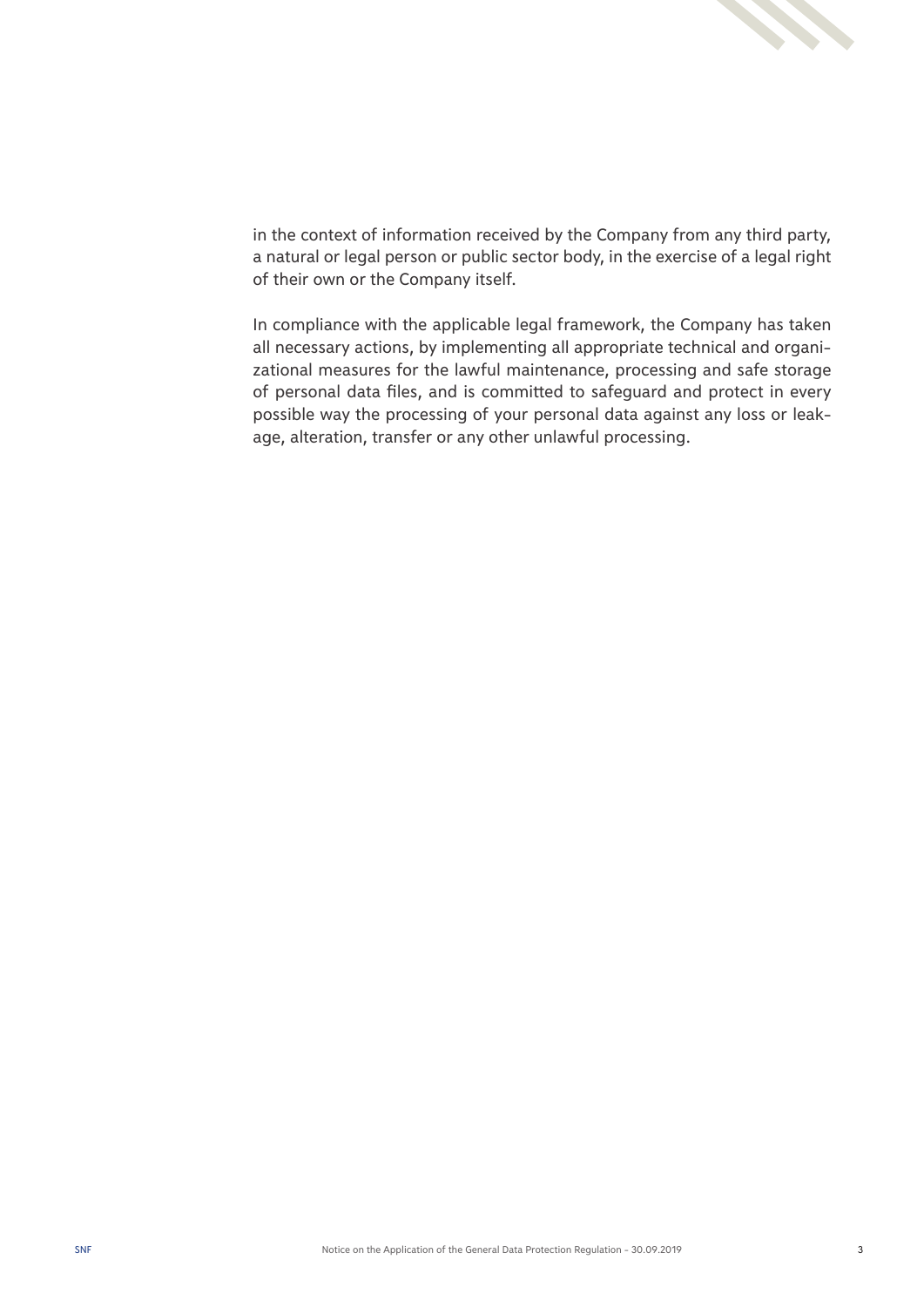

4

**A. Which personal data we process and where we collect them from** The Company shall process your personal data, obtained either by virtue of the abovementioned portfolio assignment agreement with the Bank, or by virtue of the receivables servicing agreement with AFS, and which are necessary to the proper performance of the abovementioned business transactions and your debts servicing.

- $\blacksquare$  The Company shall also process your personal data which were received or brought to its attention by any third party, a natural or legal person or public sector body, and which are necessary either to achieve the Company's or any third party's legitimate interests, or to perform the Company's tasks which are, carried out in the public interest (e.g., tax and insurance bodies).
- Aiming at protecting commercial credit and transactions, assessing your credit rating and any assumed credit risks and limiting fraud, the Company has access to your data which may be included in the files kept by the societe anonyme under the company name BANK INFORMATION SYSTEMS S.A., and the distinctive title TIRESIAS S.A. and keeps the following records: a) Default Financial Obligation System (DFO) & Mortgages and Prenotations to Mortgages System (MPS); b) Tiresias Risk Control System (TSEK); c) Credit Consolidation System (CCS); d) Lost or stolen Identity Card and Passport System (IPS); e) Terminated Merchants System (TMS); f) Assigned Requirements from Contracts/Public Works Execution Certifications System; g) Credit Rating System.. Access to these files is possible without your prior consent, if deemed necessary for the commencement or continuation of your business relations with the Company (e.g. assessment of any settling/ restructuring your debts request, credit limit review). Detailed information regarding the aforementioned files, the data they contain, their origin, their time of retention by Tiresias S.A. per file or as a whole, as well as the exercise of your rights against Tiresias S.A. pursuant to the new "GDPR" shall be provided directly by Tiresias S.A. (Controller), with registered head office in Marousi, 2 Alamanas Str., 15125 (tel. +30 210-36.76.700) or at http://www.tiresias.gr.
- $\blacksquare$  The Company may also process your data which it has collected from other third parties, such as publicly accessible sources (e.g., Land Registries/ National Cadastre, Commercial Registries, Internet), provided that said data are necessary for the purposes of the processing.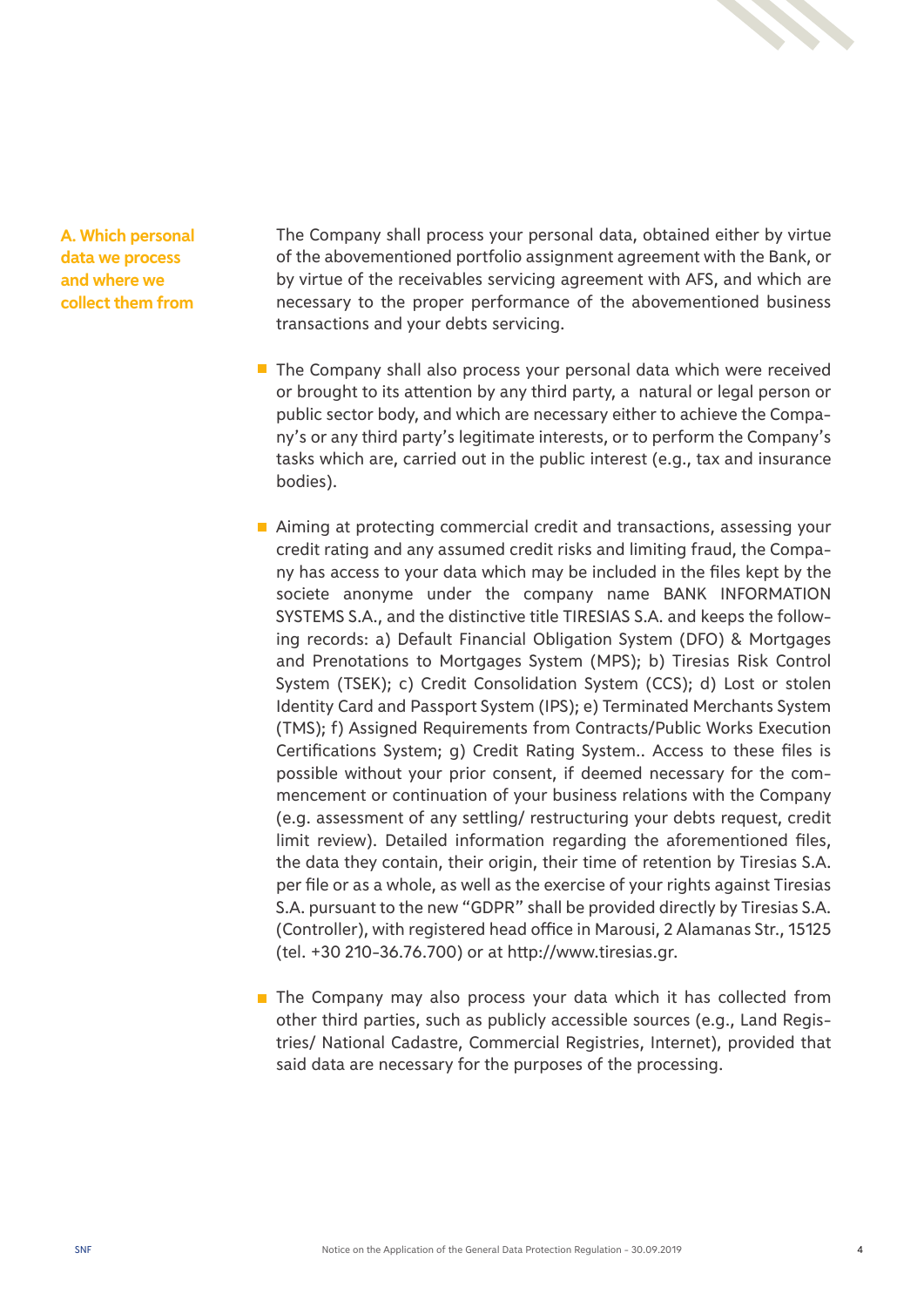

- $\blacksquare$  The Company, through AFS, shall collect and process at least the following personal data: Full name, father's name, details of identity, card/passport or any other official identification document, permanent address, place of residence, correspondence address, business details and business address, financial data (e.g. income tax assessment), tax residence, tax identification number, telephone number (fixed and/or mobile) and specimen of signature (physical or electronic). Where appropriate, you may be requested to submit additional details (e.g., professional card or student identity card), provided that these data are considered as prerequisite for the commencement or maintaining of a particular business relationship.
- As part of the evaluation of your financial capacity with the purpose of settling/restructuring your debts, or/and the debts collection, the Company may collect and process additional data, through AFS, including but not limited to the following: financial details (e.g., tax returns, income tax assessments, Unified Property Ownership Tax-ENFIA, sole proprietorship financial details) or other income sources, property asset valuation, data of the financed or mortgaged property, insurance policies (e.g., coverage against Fire/Earthquakes), data of the Record and Securities Account with the DSS of the ELKAT by HELEX, as well as additional information – as part of implementing the current rules on financial instruments markets.

The collection and processing of your aforementioned personal data by the Company is necessary for the initiation, execution and servicing of your debts.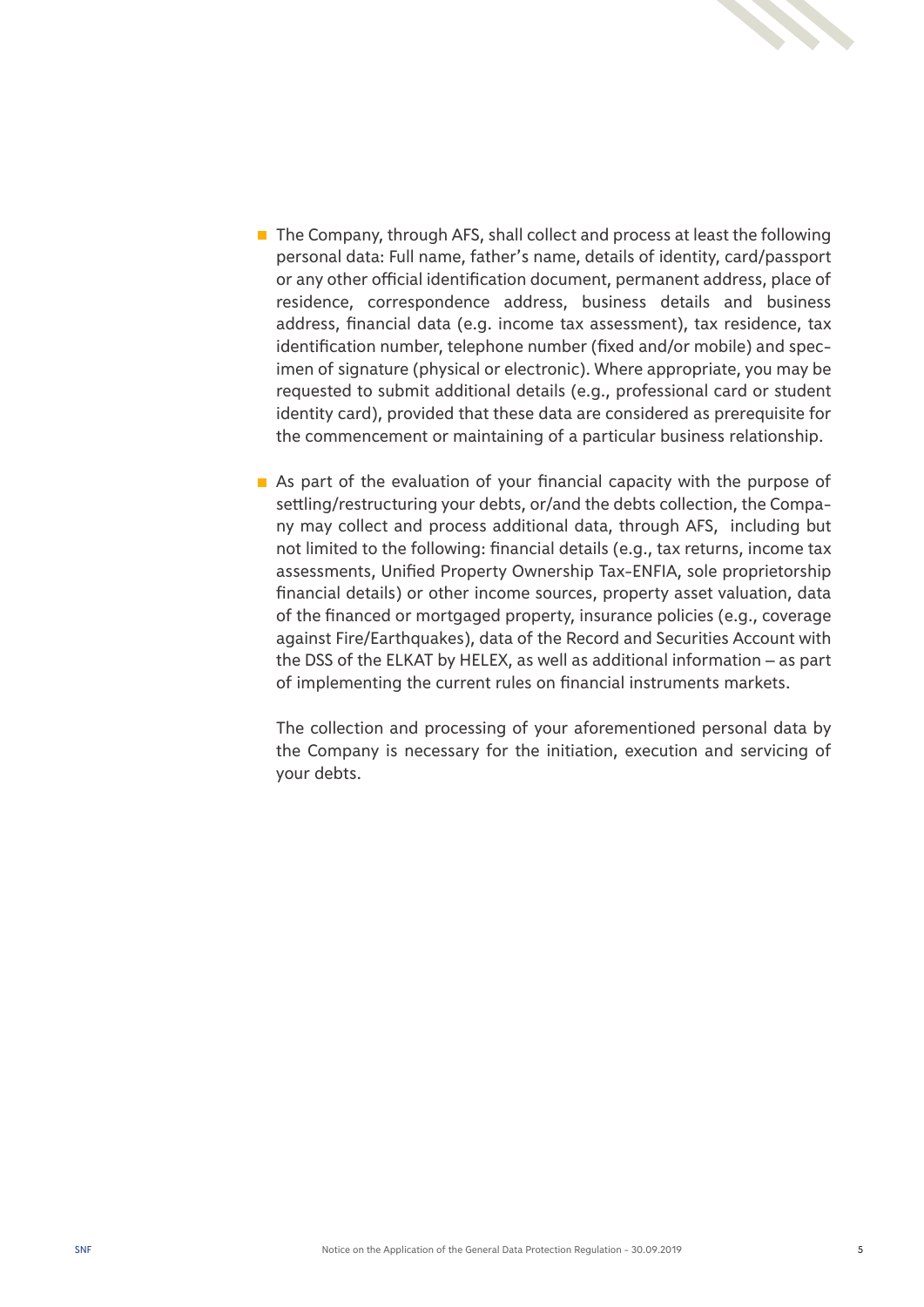

# **B. Processing of special categories of personal data**

The Company shall not process any personal data of yours which are related to your racial or ethnic origin, political opinions, religion or philosophical beliefs, trade union membership, genetic or biometric data, which confirm your identification as the data subject, and data concerning health or data concerning your sex life or sexual orientation, unless: a) you have given your explicit consent for a specific purpose; b) these data have been provided to the Company by you or any third party, either natural or legal person, as part of the documentation and safeguard of your and/or the Company's legitimate interests, in its capacity as the controller (e.g., information on subjects who have been placed into guardianship); c) processing is necessary to protect your, any other individual's, vital interests (e.g., opening and keeping of fundraising accounts); d) the data have been manifestly made public by you; e) processing is necessary for the establishment, exercise or defense of both your legal claims and the Company's, in its capacity as the controller (e.g., incapacity to perform legal acts); f) processing is necessary for reasons of substantial public interest (investigation of any persecuted act under the laws on the prevention and control of money laundering and terrorist financing). In any case, the Company has taken all necessary technical and organizational measures to securely keep and process your personal data belonging to the special categories above.

#### **C. Children-related data**

The personal data of minors shall be processed subject to the prior consent of their parents or the persons who have undertaken their parental responsibility, unless otherwise specified by law. For the purposes hereof, minors are persons who have not attained the age of 18 years.

# **D. Lawfulness of processing**

The Company shall legally process personal data, provided that processing:

- If is necessary in order for the Company to comply with the legal obligations according to the Law no. 3156/2003.
- Is necessary for the servicing of your loan/credit receivables, which have been assigned to the Company and in which you are liable in your capacity as debtor or/and co-debtor, or/and guarantor or/and collateral provider, undertaken by AFS.
- Is necessary in order for the Company to comply with any legal obligations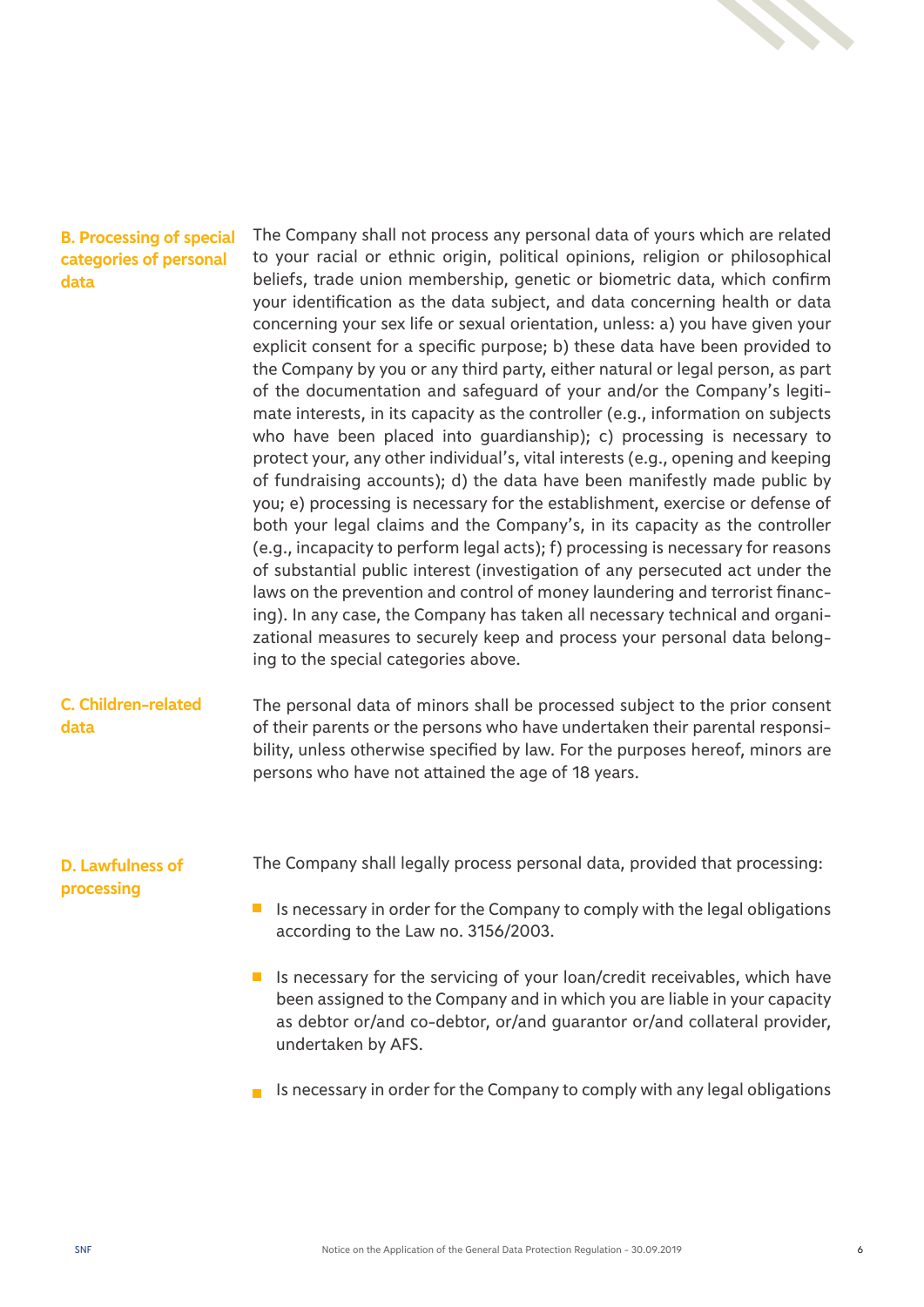

or for the purposes of the legitimate interests pursued by the Company, which arise from your business transactions with the Company, or other legal rights of the Company.

- Is necessary for the performance of a task carried out in the public interest, in the context of the current legislative and regulatory framework.
- Is based on your prior explicit consent, if processing is not based on any of the aforementioned legal processing bases.

## **Ε. Withdrawal of consent**

You have the right to withdraw your consent, whenever required, at any time without said withdrawal affecting the lawfulness of processing based on consent before its withdrawal. The withdrawal of your consent may be submitted at AFS, in accordance with the special form, posted on AFS's website (www.piraeusbank.gr/afs).

## **F. Purposes of processing**

The processing of your personal data is related to:

- $\blacksquare$  The servicing of your loan/credit receivables which have been assigned to the Company arising from the loan or credit agreement(s), in which you are liable in your capacity as debtor or/and co-debtor, or/and guarantor or/and collateral provider, undertaken by AFS, the proper performance of any transactions within the Company's purpose, the achievement of the Company's obligations in its capacity as a data controller, and the exercise of its legal and contractual rights.
- $\blacksquare$  The conduct of any audits, as provided for by the current legislative and regulatory framework, transmission of your data related to your financial behavior, the assessment of your solvency and search for financial behavior data (e.g., from the interbanking records of TIRESIAS S.A.).
- The registration, recording and archiving of all types of your orders to the Company, which have been given in writing, by electronic means or by telephone, in order to conclude transactions and for the protection of transactions.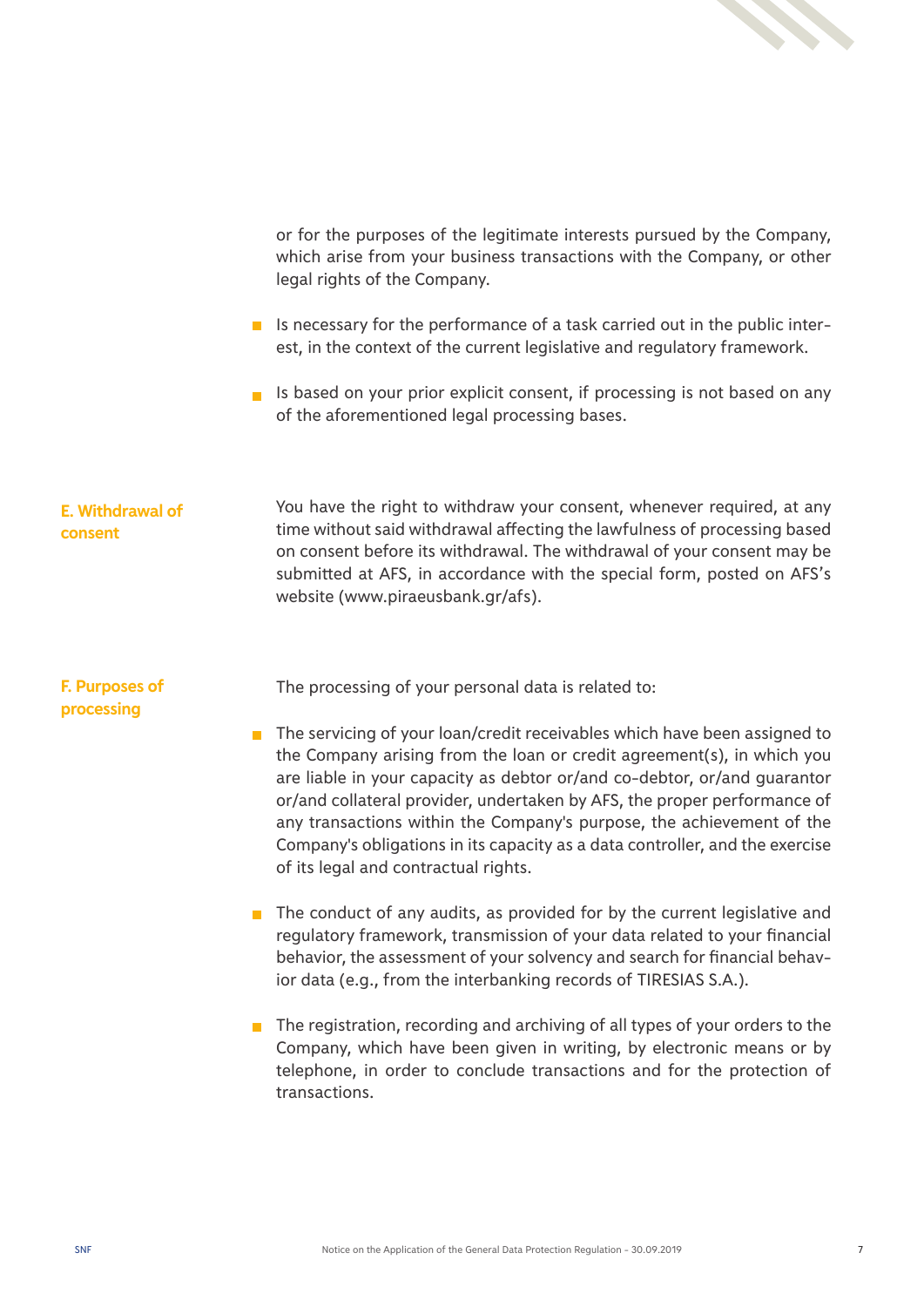

- **T** The compliance with the Company's legal obligations according to the current legislative and regulatory framework (e.g., legislation on the prevention and control of money laundering and against terrorism, tax and social security provisions).
- $\blacksquare$  The protection of the Company's legitimate interests in relation, among others, to the following: a) any legal claims of the Company which are raised before the competent judicial or extrajudicial / alternative dispute resolution bodies; b) the prevention of fraud and other criminal acts; c) the assessment and optimization of security procedures and IT systems; d) the management of the Company's operational and credit risks; e) physical security and the protection of persons and property (e.g., video surveillance).

# **G. Automated decision making and profiling**

The Company shall not make any decisions exclusively based on automated personal data processing procedures. However, it may legally make such decisions, including profiling, for monitoring purposes and for the prevention of fraud and tax evasion at your expense or at the expense of the Company or any third party (e.g., malicious debit of a credit card, unusual transaction in a bank account), as well as for the provision of ensured and reliable services by the Company (e.g., investment products and services), or if the processing is necessary for the conclusion or execution of an agreement (e.g., credit scoring, which shall be based on personal data received directly by you or after a search in the financial behavior database of TIRESIAS S.A., and which uses as criteria the subject's income, financial obligations, profession, and the compliance with its contractual obligations as part of the subject's previous financing, which the subject has received from the credit institution or any third creditor, in order to assess your credit rating and to grant you the respective financing).

#### **H. Data retention period**

The Company shall retain your personal data for as long as it is provided for in each case, pursuant to the current applicable legal and regulatory framework, and in any case for a period of twenty (20) years after the last calendar day of the year when your respective business relationship with the Company ended. In case any request on your cooperation with the Company is not accepted and the conclusion of the agreement is not completed, the data will be retained for a period of five (5) years. In case of litigation, any personal data related to you shall be retained by all means until the end of the litigation, even if the above period of twenty (20) years has lapsed.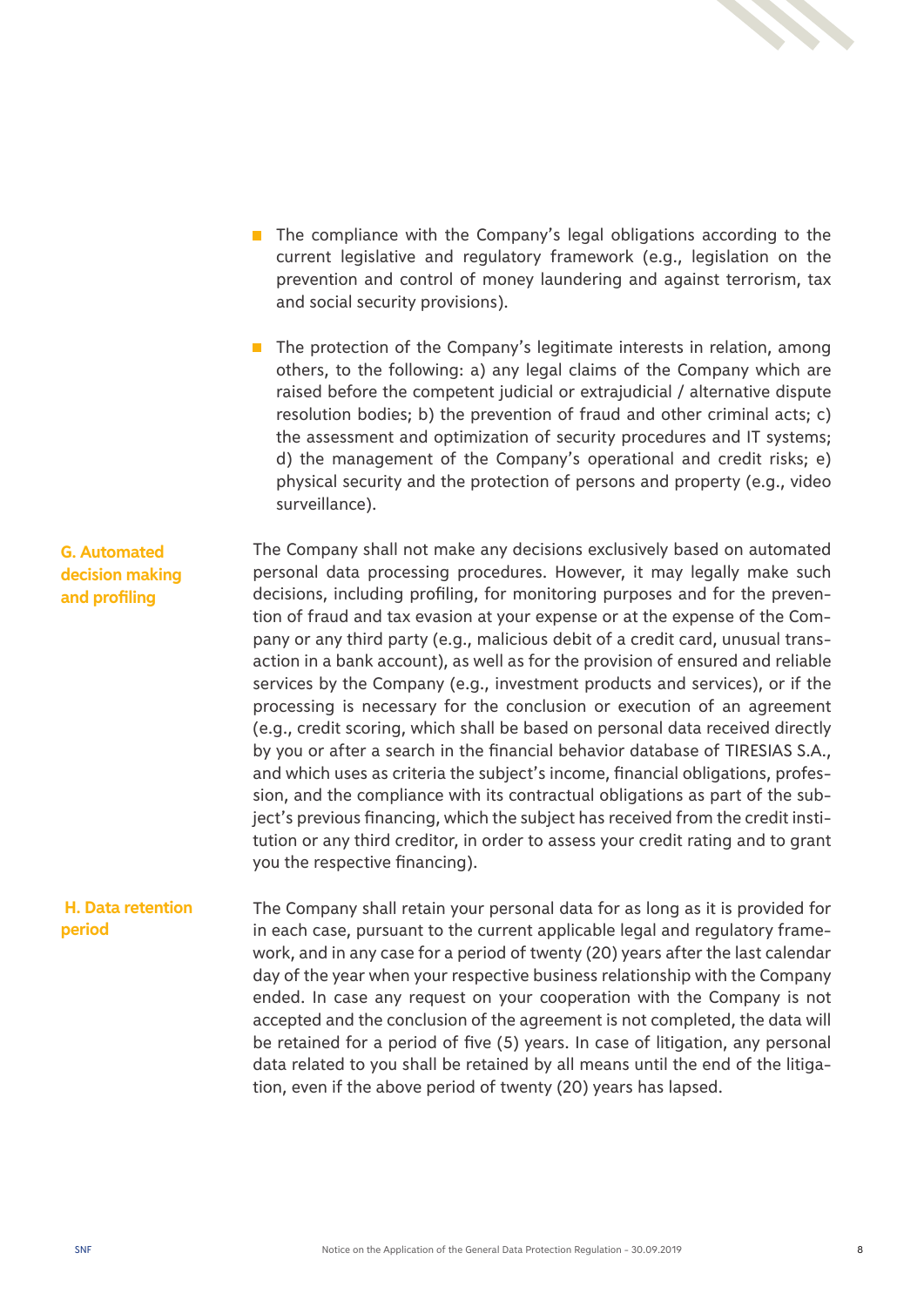

**I. Who are the recipients of personal data** Access to your personal data shall be awarded to the AFS's business and operational units' employees, within the range of their responsibilities, in the context of the proper performance and achievement of their contractual, statutory and regulatory obligations, as well as to respective statutory auditors.

The Company shall not transmit or disclose your personal data to third parties, except in case of:

**Undertakings (domestic and foreign), to which the Company has partly or** wholly assigned the processing of your personal data on its behalf, and which have assumed a confidentiality obligation towards the Company either (a) as part of the contractual relations between them, determining the subject, purpose, and duration of processing, the nature of personal data processed and the rights of the Company; or b) as part of their regulatory obligations to respect the principle of confidentiality, such as:

i. Debtor information companies according to Law no. 3758/2009, as currently in force, which have been registered in the relevant registry, in order to further inform you, as Debtor and/or Guarantor, and to negotiate the time, method and other terms for the repayment of your overdue debt. The details of any company cooperating with the Company shall be available on the Company's website (www.piraeusbank.gr), in the section Useful Information> General Data Protection Regulation (GDPR).

ii. Payment service and payment processing companies/organizations (e.g. DIAS system, VISA, Mastercard).

iii. Credit Institutions, Payment Institutions.

iv. Associated undertakings, such as: Investment societes anonymes (AEPEYs), Mutual Fund Management Companies (AEDAKs), other financial organizations or bodies or any other Authorities (e.g., Central Securities Depository, Stock Exchanges, Capital Market Commission) in order to service your business relations regarding the provision of investment services.

v. Loans and Credits Servicing Companies, according to the provisions of Law no. 4354/2015, as currently in force.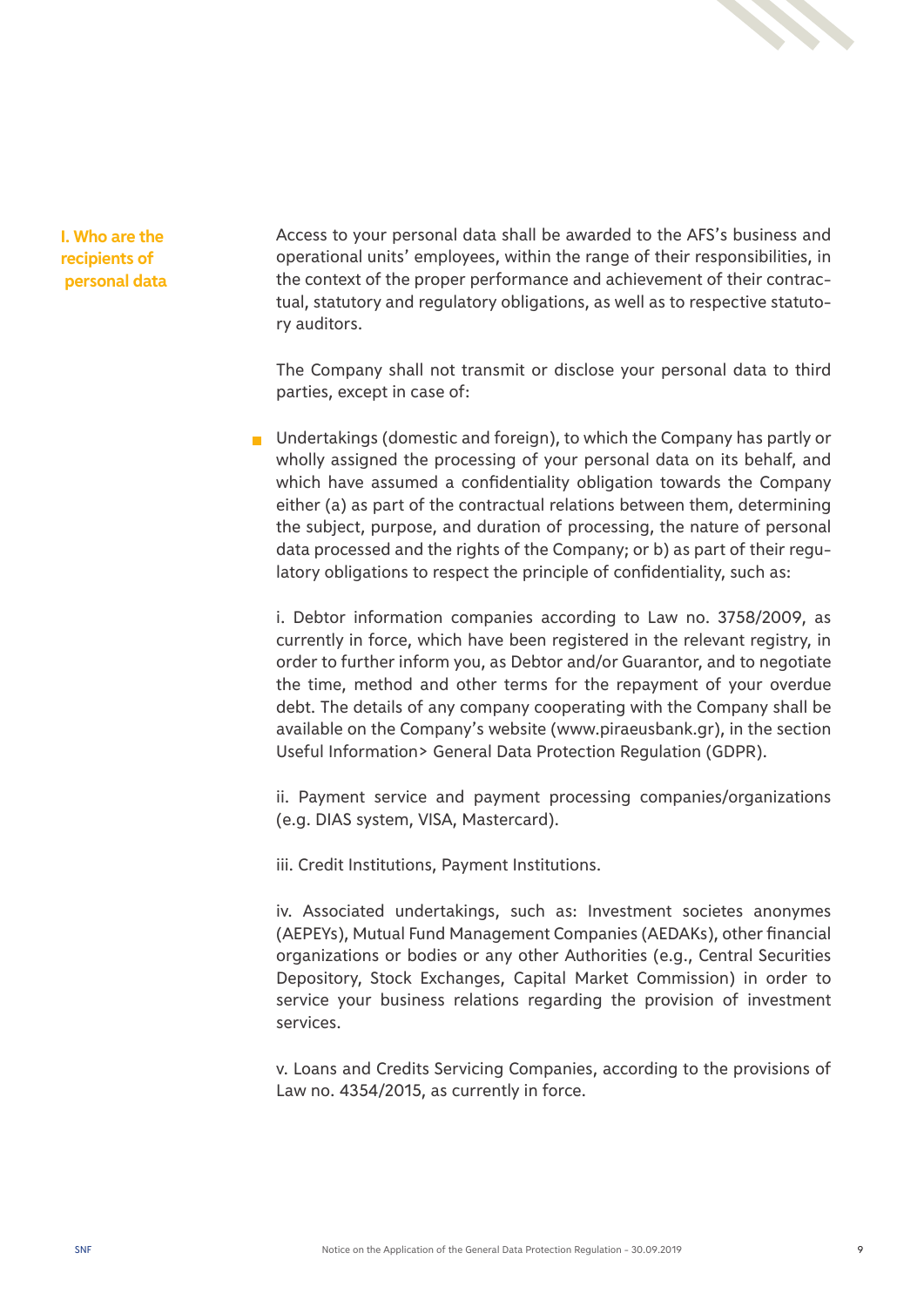

vi. Transmission of data which is imperative for the institution of a business relationship or the execution of an agreement, or for the recovery of the claims in case of failure to comply with any obligations you assumed by means of an agreement you have concluded with the Company (e.g. transmission to cooperating lawyers, law firms and court bailiffs, notaries, engineers and evaluators).

vii. Companies engaged in the digitization and management (storage, destruction) of physical files.

viii. Companies issuing and dispatching statements

ix. Companies engaged in the submission of property rights statements in regions which have been or shall be included in the National Cadastre.

x. Logistics, processing, storage systems in cloud computing "Cloud" and website creation and management companies.

The Company has lawfully ensured that any processors acting on its behalf shall meet all requirements and provide sufficient assurance regarding the implementation of the appropriate technical and organizational measures, so that the processing of your personal data occurs in a way that the protection of your data is ensured.

- Undertakings/companies affiliated to the Company, within the meaning of Article 32 and Annex A of Law no. 4308/2014.
- $\blacksquare$  TIRESIAS S.A. for the protection of credit, the consolidation of transactions and the restriction of fraud, as well as the estimation of the Customer's/ Debtor's creditworthiness regarding the servicing of the receivables.
- **n** Any transmission or disclosure, as required by the current statutory, legal and regulatory framework in general or a court judgement (transmission to judicial authorities, tax authorities, supervisory bodies, intermediaries) in compliance with the provisions on banking secrecy.
- **Judicial and Public authorities within the exercise of their duties.**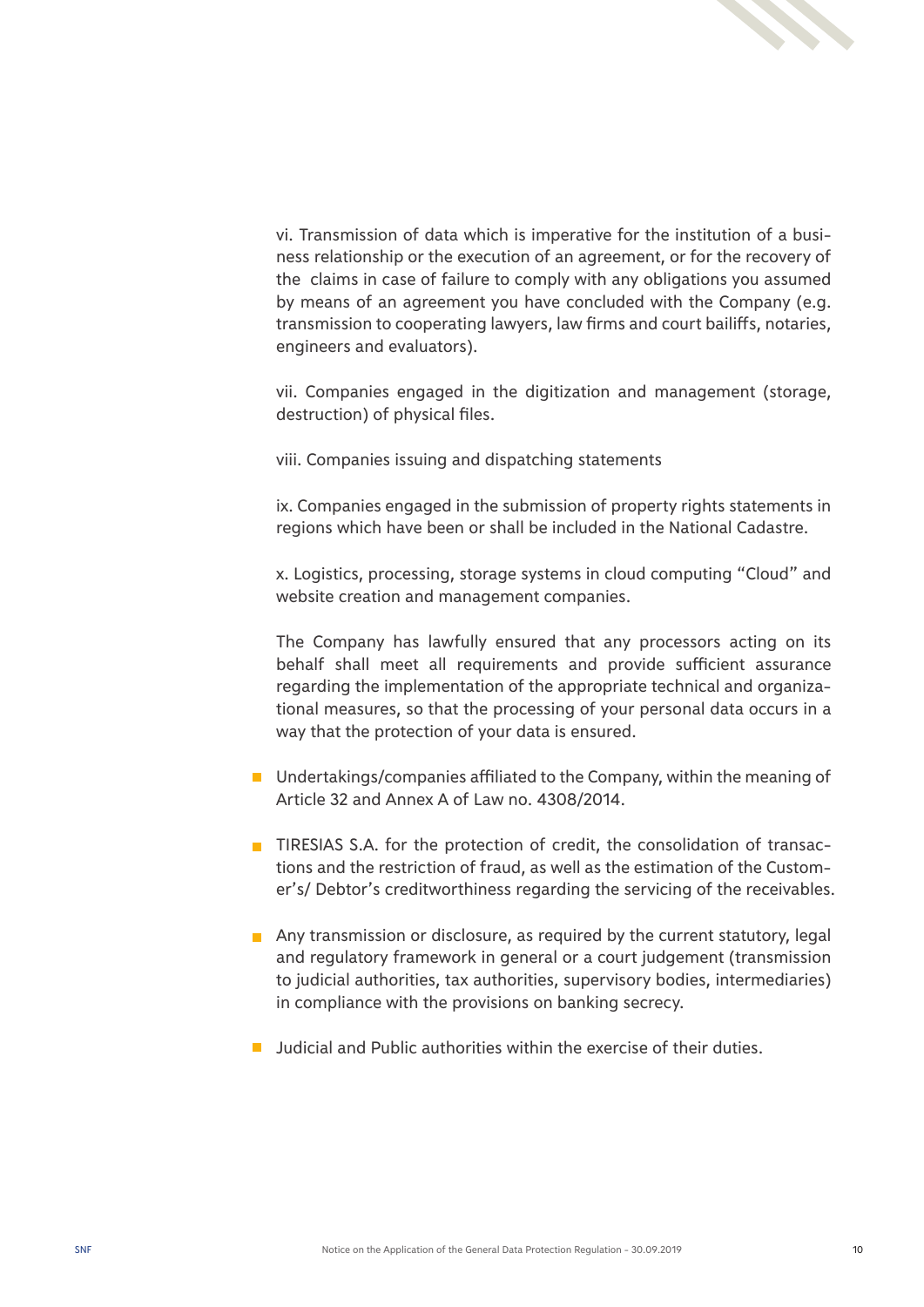

■ The Bank of Greece, the other national central Banks of the Eurosystem and the European Central Bank or any other supervisory or audit bodies within their legal duties.

The Company shall not directly transmit your personal data to third countries or international organizations, unless said transmission is required pursuant to the current regulatory or legislative framework. By way of illustration and through the respective national authorities, the Company may transmit your personal data within the scope of the legislation on the Common Reference Model which was developed by the Organization for Economic Cooperation and Development (OECD), or pursuant to the act on tax compliance of foreign accounts by US citizens or US residents holding foreign accounts (FATCA – Foreign Account Tax Compliance Act).

#### **J. Data subject rights** As personal data subject, you have the following rights:

i. Right of access to the personal data concerning you, provided that they are being processed by the Company, in its capacity as the controller, to the purposes of said processing, the categories of data and the recipients or categories of recipients (Article 15 GDPR).

ii. Right to rectify inaccurate data and complete incomplete data (Article 16 GDPR).

iii. Right to erase your personal data subject to the Company's obligations and legal rights to retain them, pursuant to the current applicable laws and regulations (Article 17 GDPR).

iv. Right to restrict the processing of your personal data if either the accuracy of said data is contested or the processing is unlawful, or the purpose of the processing was eliminated and provided that there is no legitimate reason to retain them (Article 18 GDPR).

v. Right to the portability of your personal data to another controller, provided that the processing is based on your consent and is carried out by automated means. This right shall be exercised subject to the Company's legal rights and obligations to retain the data and to perform a task which is carried out in the public interest (Article 20 GDPR).